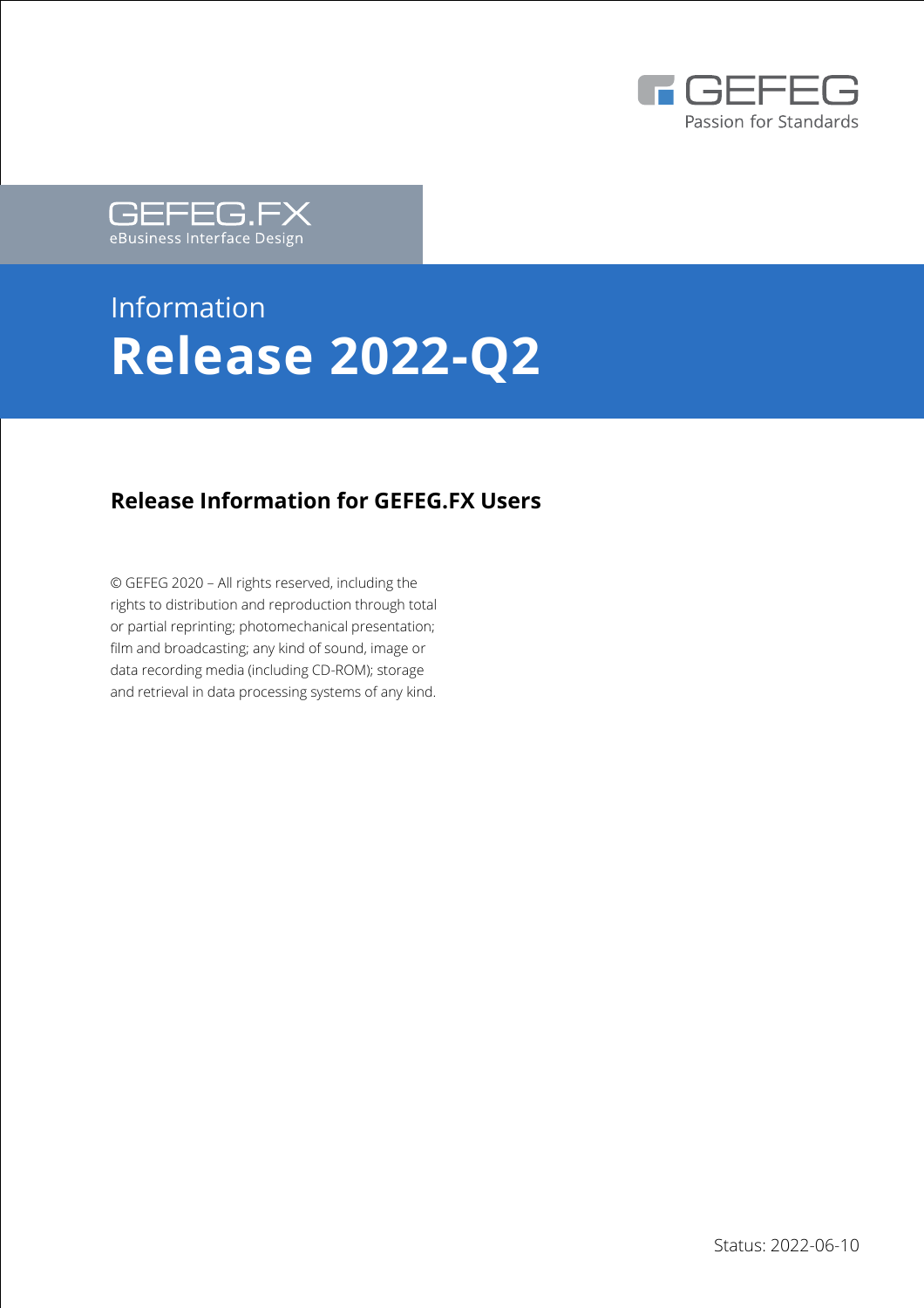# **GEFEG.FX 7 – Release 2022-Q2**

## **Tickets sorted by Publication**

| <b>Date</b> | <b>Build</b> | <b>Ticket ID</b> | Description                                                                                                                                   | Category            | <b>Type</b> | + New |
|-------------|--------------|------------------|-----------------------------------------------------------------------------------------------------------------------------------------------|---------------------|-------------|-------|
| 23.05.2022  | 28           | 12323            | Crash when<br>activating/deactivating objects<br>in manager dialog                                                                            | General             | <b>Bug</b>  |       |
| 23.05.2022  | 28           | 12320            | Check: Wenn "Tolerate all<br>1131/3055 values"<br>ausgeschaltet, kommen keine<br>Fehlermeldungen                                              | Test data EDI       | <b>Bug</b>  |       |
| 23.05.2022  | 28           | 12313            | With various imports, the save<br>dialog is incorrectly displayed<br>when the file is selected                                                | Manager             | <b>Bug</b>  |       |
| 23.05.2022  | 28           | 12308            | Finance: DK Guidelines 3.4 +<br>3.5                                                                                                           | Data                | Enhancement | $+$   |
| 23.05.2022  | 28           | 12307            | Examples: New example Word<br>document with links                                                                                             | Data                | Enhancement | $+$   |
| 23.05.2022  | 28           | 12306            | Automotive: Code lists update                                                                                                                 | Data                | Enhancement | $+$   |
| 23.05.2022  | 28           | 12305            | Automotive: new Odette<br>Messages                                                                                                            | Data                | Enhancement | $+$   |
| 23.05.2022  | 28           | 12302            | Automotive JAIF Global<br>Messages 2021                                                                                                       | Data                | Enhancement | $+$   |
| 23.05.2022  | 28           | 12266            | Not an error message from the<br>Show Base Objects function on<br>the local publishing project                                                | Manager             | <b>Bug</b>  |       |
| 23.05.2022  | 28           | 12257            | Be able to specify global<br>elements as an external data<br>source                                                                           | OpenAPI3            | Enhancement | $+$   |
| 23.05.2022  | 28           | 12254            | Import multiple profile guides                                                                                                                | OpenAPI3            | Enhancement | $+$   |
| 23.05.2022  | 28           | 12231            | Editor: If message<br>type,segment,CDe,code lists<br>has no structure or codes,<br>breadcrumb navigation<br>disappears                        | <b>EDI Standard</b> | <b>Bug</b>  |       |
| 23.05.2022  | 28           | 12226            | Breadcrumb navigation:<br>current selection is not scrolled<br>into the image                                                                 | General             | <b>Bug</b>  |       |
| 23.05.2022  | 28           | 12115            | EANCOM® 2002; Edition 2016<br>Upd. 2021                                                                                                       | Data                | New Feature | $+$   |
| 23.05.2022  | 28           | 11558            | Be able to edit and run import<br>option files                                                                                                | Manager             | New Feature | $+$   |
| 04.06.2022  | 33           | 12328            | Export WCO: Out of memory                                                                                                                     | Model               | <b>Bug</b>  |       |
| 09.06.2022  | 37           | 12330            | Export XML-Example: Multiple<br>substitutions and variants must<br>also be output if "Create<br>maximum number of element<br>repetitions" off | Schema              | <b>Bug</b>  |       |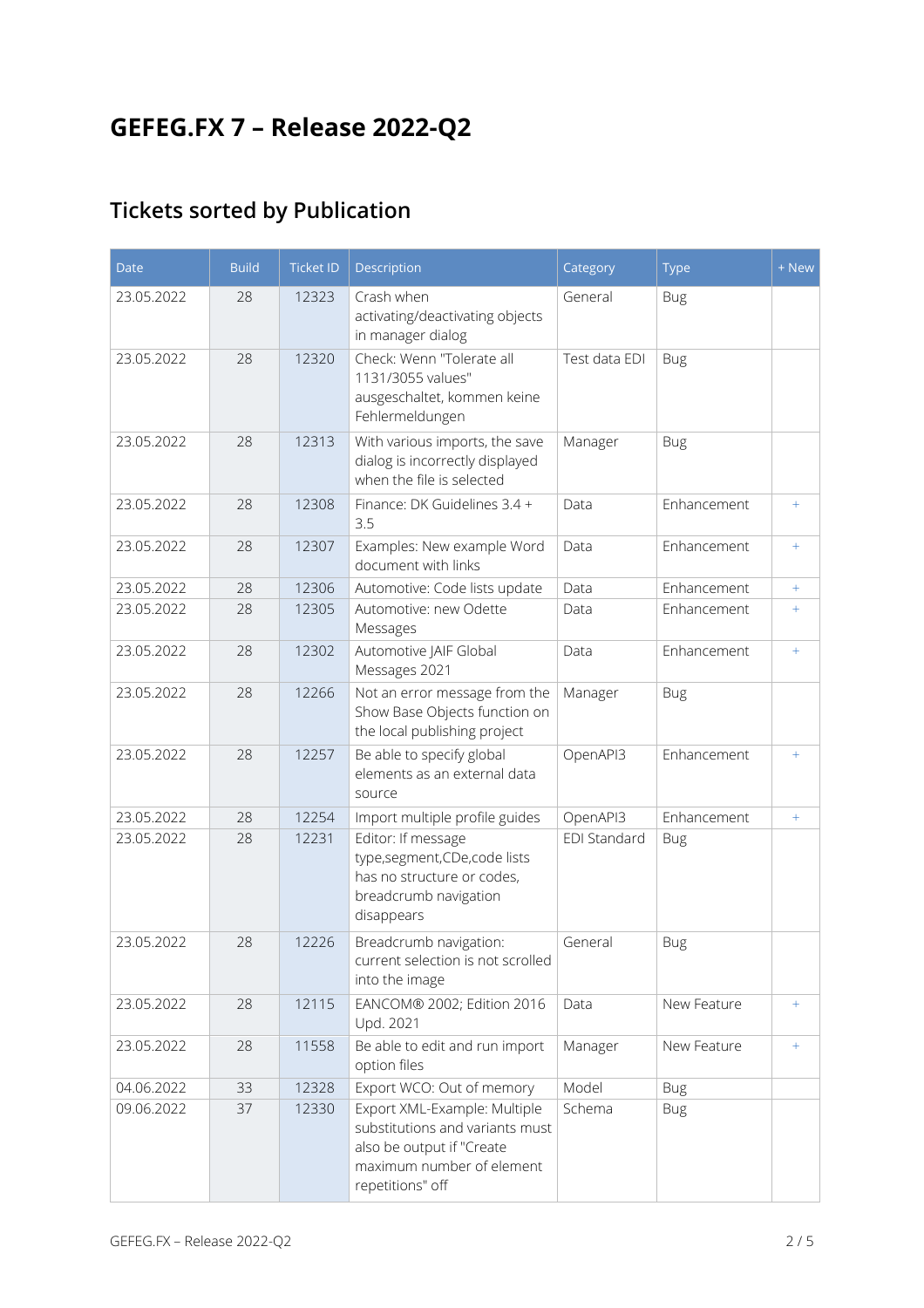| Date       | <b>Build</b> |       | Ticket ID   Description                                                            | Category  | Type       | + New |
|------------|--------------|-------|------------------------------------------------------------------------------------|-----------|------------|-------|
| 09.06.2022 | 37           | 12329 | Guide comparison: Cannot be<br>started because access to<br>directory not possible | EDI Guide | <b>Bug</b> |       |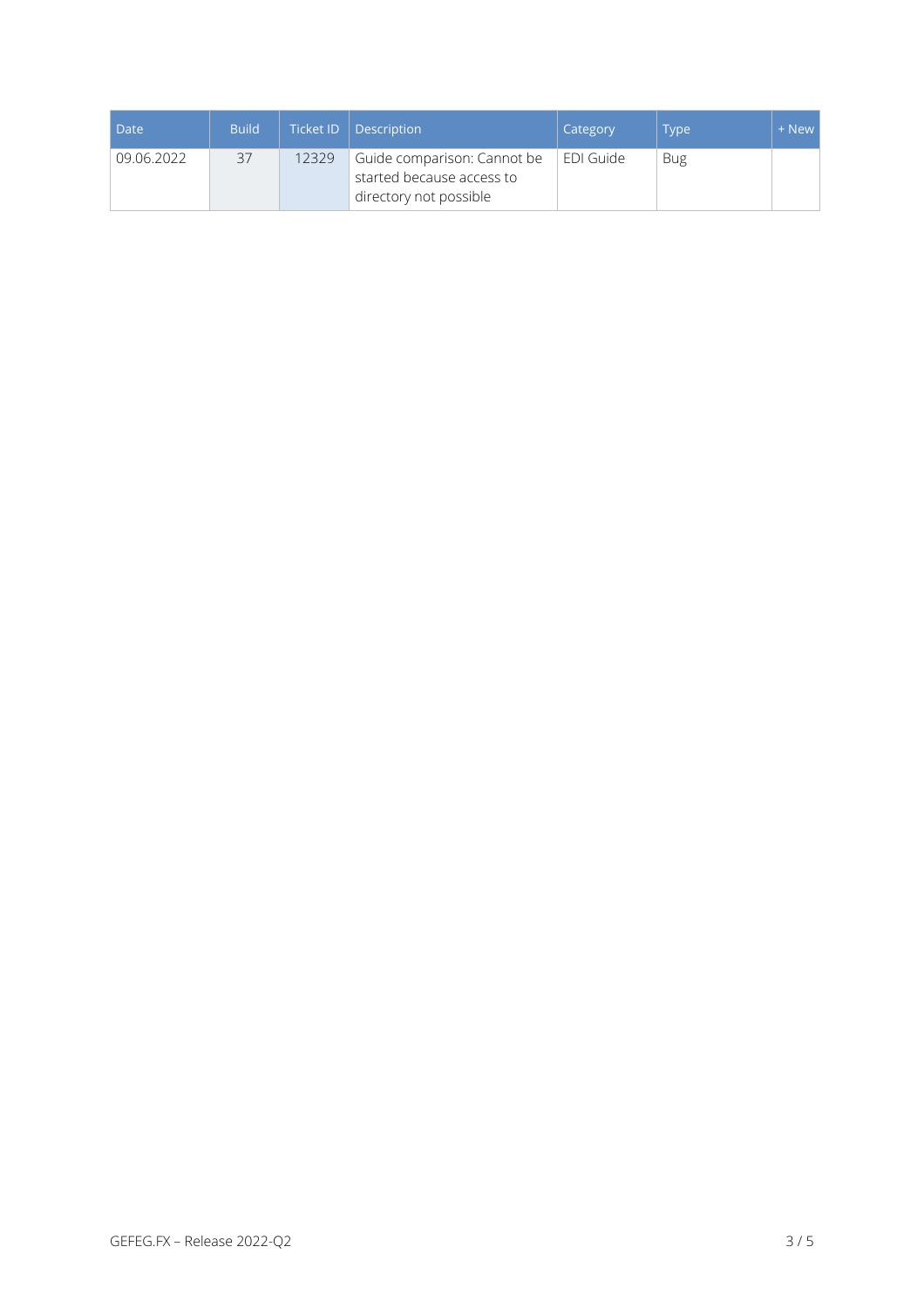# **Tickets sorted by Category**

| <b>Date</b> | <b>Build</b> | <b>Ticket ID</b> | Description                                                                                                                                   | Category            | <b>Type</b> | + New |
|-------------|--------------|------------------|-----------------------------------------------------------------------------------------------------------------------------------------------|---------------------|-------------|-------|
| 23.05.2022  | 28           | 12115            | EANCOM® 2002; Edition 2016<br>Upd. 2021                                                                                                       | Data                | New Feature | $+$   |
| 23.05.2022  | 28           | 12302            | Automotive JAIF Global<br>Messages 2021                                                                                                       | Data                | Enhancement | $+$   |
| 23.05.2022  | 28           | 12305            | Automotive: new Odette<br>Messages                                                                                                            | Data                | Enhancement | $+$   |
| 23.05.2022  | 28           | 12306            | Automotive: Code lists update                                                                                                                 | Data                | Enhancement |       |
| 23.05.2022  | 28           | 12307            | Examples: New example Word<br>document with links                                                                                             | Data                | Enhancement | $+$   |
| 23.05.2022  | 28           | 12308            | Finance: DK Guidelines 3.4 +<br>3.5                                                                                                           | Data                | Enhancement | $+$   |
| 09.06.2022  | 37           | 12329            | Guide comparison: Cannot be<br>started because access to<br>directory not possible                                                            | EDI Guide           | <b>Bug</b>  |       |
| 23.05.2022  | 28           | 12231            | Editor: If message<br>type,segment,CDe,code lists<br>has no structure or codes,<br>breadcrumb navigation<br>disappears                        | <b>EDI Standard</b> | <b>Bug</b>  |       |
| 23.05.2022  | 28           | 12226            | Breadcrumb navigation:<br>current selection is not scrolled<br>into the image                                                                 | General             | <b>Bug</b>  |       |
| 23.05.2022  | 28           | 12323            | Crash when<br>activating/deactivating objects<br>in manager dialog                                                                            | General             | <b>Bug</b>  |       |
| 23.05.2022  | 28           | 11558            | Be able to edit and run import<br>option files                                                                                                | Manager             | New Feature | $+$   |
| 23.05.2022  | 28           | 12266            | Not an error message from the<br>Show Base Objects function on<br>the local publishing project                                                | Manager             | <b>Bug</b>  |       |
| 23.05.2022  | 28           | 12313            | With various imports, the save<br>dialog is incorrectly displayed<br>when the file is selected                                                | Manager             | Bug         |       |
| 04.06.2022  | 33           | 12328            | Export WCO: Out of memory                                                                                                                     | Model               | <b>Bug</b>  |       |
| 23.05.2022  | 28           | 12254            | Import multiple profile guides                                                                                                                | OpenAPI3            | Enhancement | $+$   |
| 23.05.2022  | 28           | 12257            | Be able to specify global<br>elements as an external data<br>source                                                                           | OpenAPI3            | Enhancement | $+$   |
| 09.06.2022  | 37           | 12330            | Export XML-Example: Multiple<br>substitutions and variants must<br>also be output if "Create<br>maximum number of element<br>repetitions" off | Schema              | <b>Bug</b>  |       |
| 23.05.2022  | 28           | 12320            | Check: Wenn "Tolerate all<br>1131/3055 values"<br>ausgeschaltet, kommen keine<br>Fehlermeldungen                                              | Test data EDI       | <b>Bug</b>  |       |